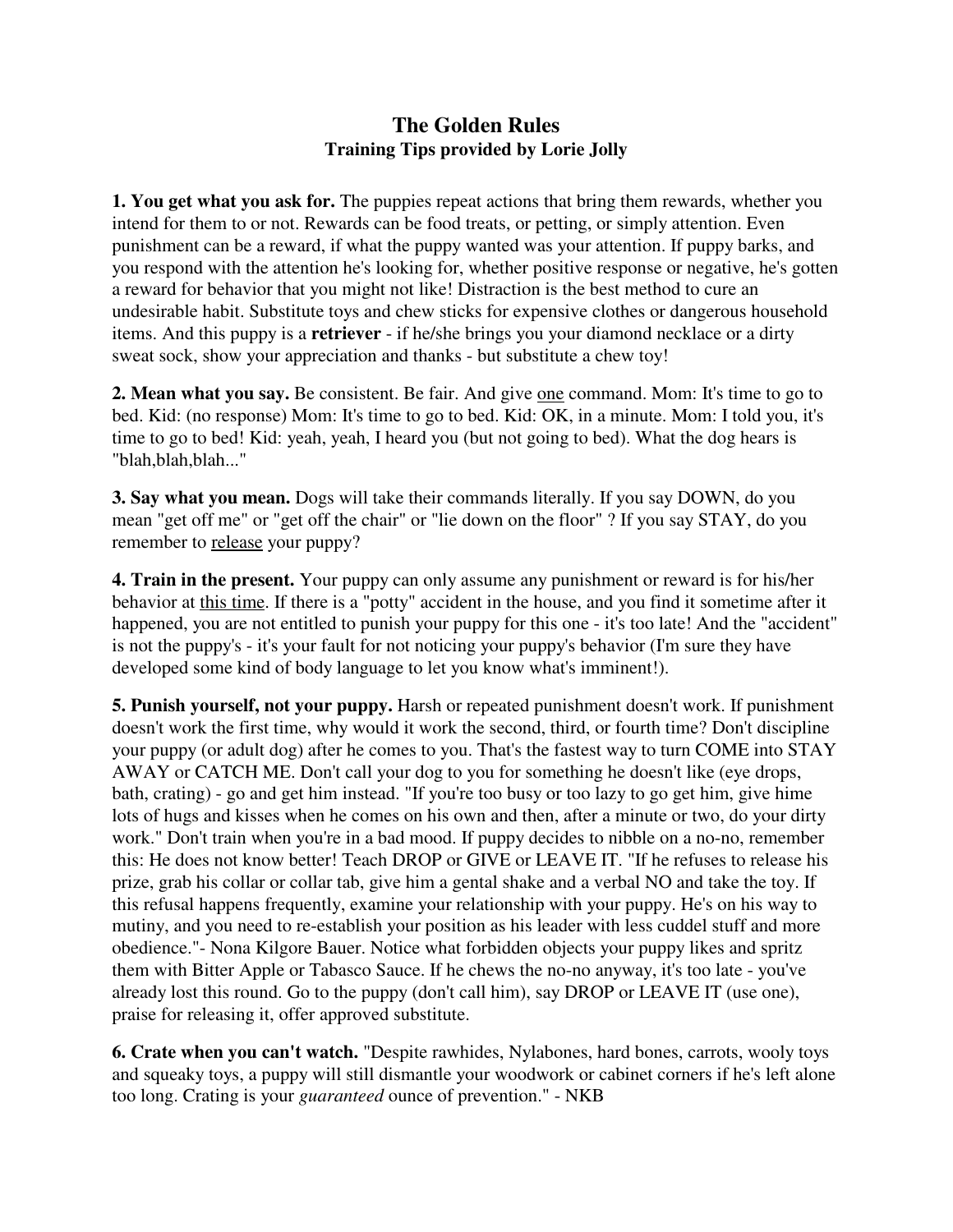7-12 weeks: Bonding, Bonding, Bonding!

12-16 weeks: Teaching, Teaching, Teaching!

Is your house puppy-proofed? Electrical cords? Houseplants? Cleaning supplies? Antifreeze (windshield washer fluid is, too)?

Feeding: Some dogs will indicate when they have had enough and will not overeat. Other will not. Keep puppy in good weight but not overweight - bones and joints are developing. Snacks: watch it! "People food" can push up the calories. Marrow bones and carrots can satisfy that chewing need. At three months, you can probably eliminate lunch, dividing total food into two meals a day - certainly by 6 months. If your dog is getting training treats, reduce meal rations accordingly.

Is your puppy's collar getting too tight? Adjust it as that neck gets bigger, but only loose enough to get 1-2 fingers under it -- you don't want that little fur-face to slip out of it.

Did you send your registration in to AKC? Did you register that microchip?

Have you finished the series of puppy shots? Are you and your puppy enrolled in Puppy Obedience Class?

Home-schooling and Puppy Classes: Puppy classes are casual and fun and designed to allow the puppies to interact with other pups (BIG ones and itty-bitty ones) and with other people - as well as learn. The instructor's job is to teach you the exercise or behavior, and your job is to teach your puppy. After all, the teacher is with you and your puppy about an hour a week, you have the other 167 hours of that week with your puppy. The class teaches your puppy how to learn, and shows you how to teach. "If you want a well-behaved dog, you have to think like one and make sure that you're always one dog thought ahead of him!" Teach your puppy every day so you won't look like a jerk when you go to class.

**Age 3-6 months: Pre-adolescent Period. The Terrible Twos of Puppyhood.**This period is complicated (or enhanced, depending on how well you handle it!) by his gradual increase of independence and confidence. Your puppy will venture more from your side, following his nose and curiosity. If you are planning to spay/neuter your puppy, check with your vet. Through first 12 weeks, puppy sticks close to his leader (you) and his den (your house), but now the big, scary world isn't so scary - off he goes!

**Puppy** *FRAPS* (Frenetic Random Activity Period) - at about 4 - 5 months, "Puppy crazies" or "Zooms" - "a wild time when for no apparent reason he'll run like a demon possessed, through the house and over the furniture, spinning in circles, zooming back and forth across the yard for 5-10 minutes once or twice a day! He may even growl at imaginary beasts that exist only in his fuzzy madpup head."

It may last 2-3 months - he'll outgrow it along with his puppy teeth - maybe. Some of my kids still love to do huge zooms around the woods - Belle, Remy, Dandi especially! During this "painin-the-ankle" stage, don't just dump the kid out in the yard or stick him in the kennel/crate. Spend quality time with him learning proper manners - that's how he'll get to be a good citizen.